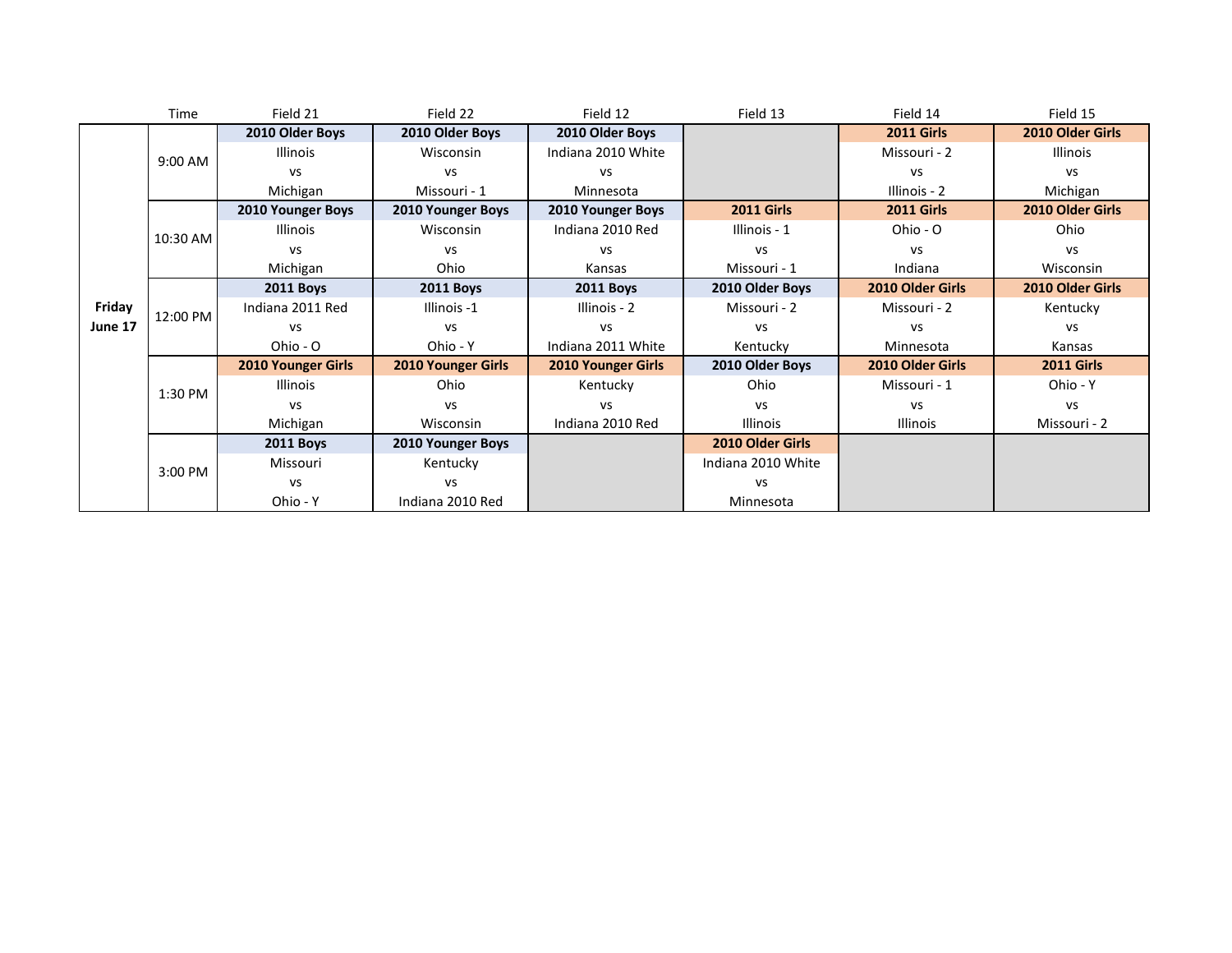|         | Time     | Field 1           | Field 2           | Field 3                  | Field 4           |
|---------|----------|-------------------|-------------------|--------------------------|-------------------|
|         |          | 2008 Older Boys   | 2008 Older Boys   | <b>2005 Boys</b>         | <b>2005 Boys</b>  |
|         | 9:00 AM  | Indiana 2008 Red  | Kentucky          | Ohio                     | Wisconsin - 2     |
|         |          | VS                | <b>VS</b>         | <b>VS</b>                | <b>VS</b>         |
|         |          | Missouri          | Kansas            | Minnesota                | Missouri - 2      |
|         |          | <b>2005 Girls</b> | <b>2005 Girls</b> | <b>2009 Younger Boys</b> | 2009 Younger Boys |
|         | 11:00 AM | Wisconsin - 1     | Illinois          | Illinois                 | Ohio              |
|         |          | VS                | <b>VS</b>         | VS                       | <b>VS</b>         |
|         |          | Michigan          | Ohio              | Indiana 2009 Red         | Wisconsin         |
|         |          | 2008 Older Boys   | 2008 Older Boys   | <b>2005 Boys</b>         | <b>2005 Boys</b>  |
| Friday  | 1:00 PM  | <b>Illinois</b>   | Wisconsin         | Illinois                 | Missouri - 1      |
| June 17 |          | <b>VS</b>         | <b>VS</b>         | VS                       | <b>VS</b>         |
|         |          | Michigan          | Ohio              | Michigan                 | Wisconsin - 1     |
|         |          | 2009 Older Boys   | 2009 Older Boys   | <b>2006 Girls</b>        | <b>2006 Girls</b> |
|         | 3:00 PM  | Illinois          | Wisconsin         | Illinois                 | Wisconsin - 1     |
|         |          | <b>VS</b>         | <b>VS</b>         | VS                       | VS                |
|         |          | Michigan          | Missouri          | Michigan                 | Missouri          |
|         |          |                   |                   |                          |                   |
|         | 5:00 PM  |                   |                   |                          |                   |
|         |          |                   |                   |                          |                   |
|         |          |                   |                   |                          |                   |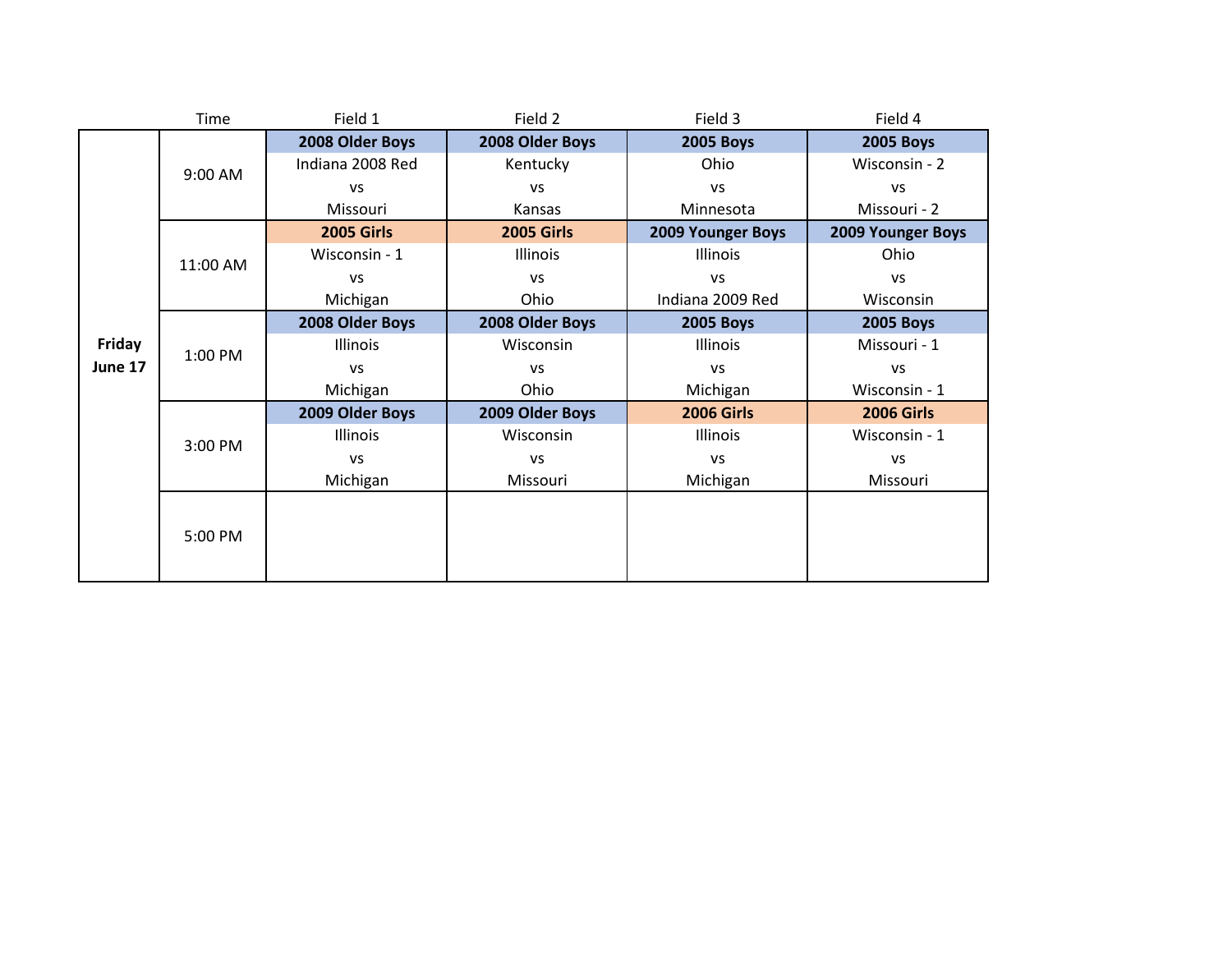|         |          | Field 5           | Field 6           | Field 7           | Field 8           | Field 9            |
|---------|----------|-------------------|-------------------|-------------------|-------------------|--------------------|
|         |          | <b>2006 Boys</b>  | <b>2006 Boys</b>  | <b>2006 Boys</b>  | <b>2006 Boys</b>  | 2009 Older Girls   |
|         | 9:00 AM  | Wisconsin - 1     | Illinois          | Indiana 05/06 Red | Ohio              | Illinois           |
|         |          | VS                | <b>VS</b>         | <b>VS</b>         | <b>VS</b>         | <b>VS</b>          |
|         |          | Michigan          | Minnesota         | Wisconsin - 2     | Missouri          | Michigan           |
|         |          | <b>2006 Girls</b> | <b>2006 Girls</b> | <b>2007 Girls</b> | <b>2007 Girls</b> | 2009 Older Boys    |
|         | 11:00 AM | Ohio              | Wisconsin - 2     | Kansas            | Ohio - 2          | Indiana 2009 White |
|         |          | <b>VS</b>         | <b>VS</b>         | <b>VS</b>         | <b>VS</b>         | VS                 |
|         |          | Indiana 05/06 Red | Minnesota         | Indiana           | Missouri          | Minnesota          |
|         |          | 2008 Younger Boys | 2008 Younger Boys | 2008 Older Girls  | 2008 Older Girls  | 2008 Older Girls   |
| Friday  | 1:00 PM  | Illinois          | Minnesota         | Wisconsin         | Michigan          | Ohio               |
| June 17 |          | VS                | <b>VS</b>         | <b>VS</b>         | <b>VS</b>         | <b>VS</b>          |
|         |          | Wisconsin         | Ohio              | Illinois          | MIssouri          | Indiana 2008G Red  |
|         |          | <b>2006 Girls</b> |                   | <b>2007 Boys</b>  | <b>2007 Girls</b> | 2009 Older Boys    |
|         | 3:00 PM  | Kansas            |                   | Ohio - 1          | Wisconsin - Y     | Kansas             |
|         |          | VS                |                   | <b>VS</b>         | VS                | <b>VS</b>          |
|         |          | Ohio              |                   | Illinois          | Indiana           | Minnesota          |
|         |          |                   |                   |                   |                   |                    |
|         | 5:00 PM  |                   |                   |                   |                   |                    |
|         |          |                   |                   |                   |                   |                    |
|         |          |                   |                   |                   |                   |                    |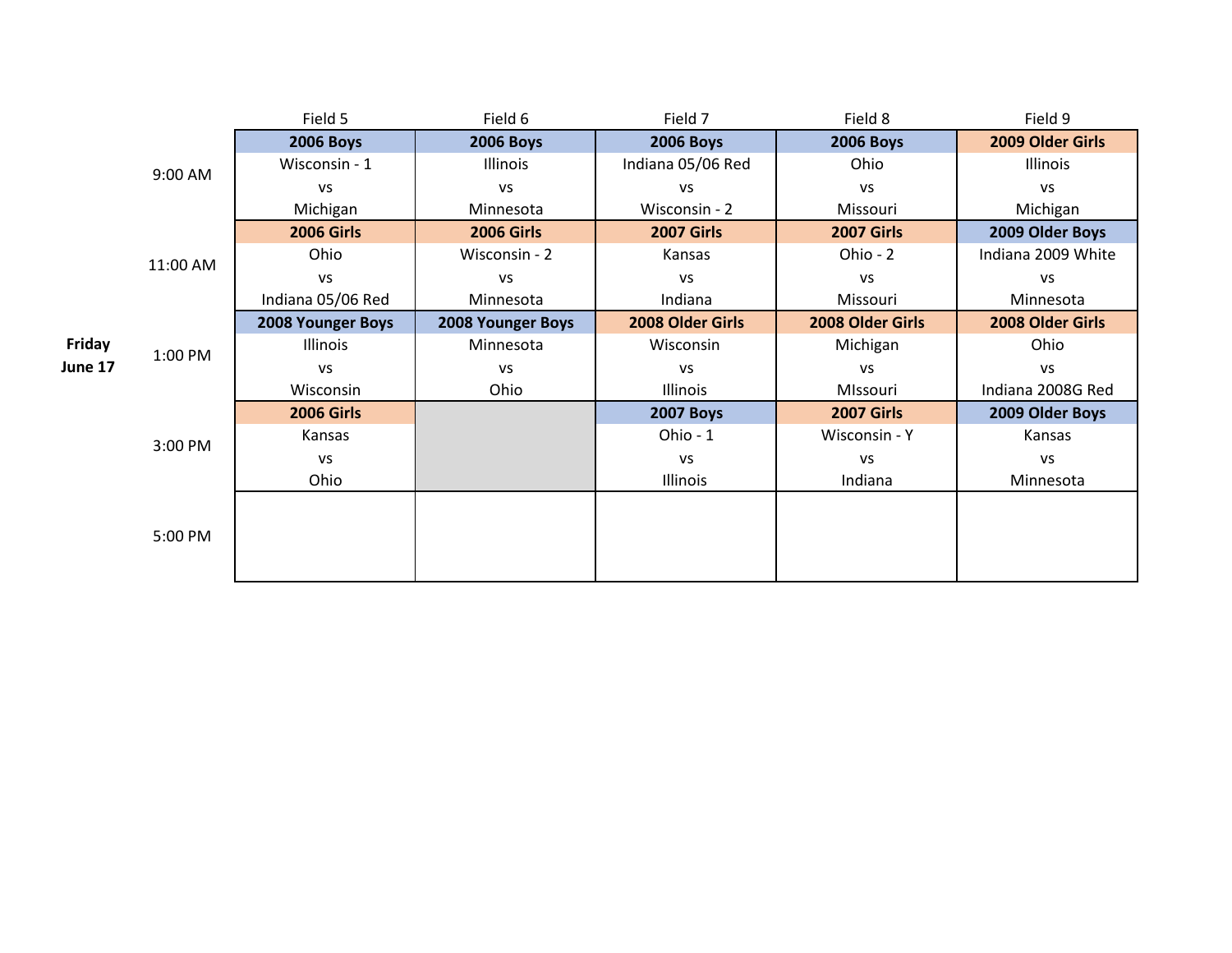|         |          | Field 10         | Field 11           | Field 16                  | Field 17           | Field 25         |
|---------|----------|------------------|--------------------|---------------------------|--------------------|------------------|
|         |          | 2009 Older Girls | 2009 Older Girls   | <b>2009 Younger Girls</b> | 2009 Younger Girls | <b>2007 Boys</b> |
|         | 9:00 AM  | Missouri         | Indiana 2009G Red  | Illinois                  | Wisconsin          | Missouri         |
|         |          | <b>VS</b>        | VS                 | <b>VS</b>                 | VS                 | VS               |
|         |          | Wisconsin        | Ohio               | Ohio                      | Kansas             | Ohio - 1         |
|         |          | 2009 Older Boys  | <b>2007 Boys</b>   | <b>2007 Boys</b>          | <b>2007 Boys</b>   | 2009 Older Girls |
|         | 11:00 AM | Ohio             | Wisconsin - 1      | Indiana 2007 Red          | Ohio - 2           | Kentucky         |
|         |          | <b>VS</b>        | <b>VS</b>          | VS                        | VS                 | VS               |
|         |          | Kentucky         | Michigan           | Wisconsin - 2             | Minnesota          | Minnesota        |
|         |          | 2008 Older Girls | 2008 Younger Girls | <b>2007 Girls</b>         | <b>2006 Boys</b>   | <b>2007 Boys</b> |
| Friday  | 1:00 PM  | Minnesota        | Illinois           | Illinois                  | Kansas             | Missouri         |
| June 17 |          | <b>VS</b>        | VS                 | <b>VS</b>                 | <b>VS</b>          | VS               |
|         |          | Kentucky         | Wisconsin          | Michigan                  | Indiana            | Kansas           |
|         |          |                  |                    | <b>2007 Girls</b>         | 2008 Younger Girls |                  |
|         | 3:00 PM  |                  |                    | Ohio - 1                  | Ohio               |                  |
|         |          |                  |                    | VS                        | VS                 |                  |
|         |          |                  |                    | Wisconsin - O             | Kansas             |                  |
|         |          |                  |                    |                           |                    |                  |
|         | 5:00 PM  |                  |                    |                           |                    |                  |
|         |          |                  |                    |                           |                    |                  |
|         |          |                  |                    |                           |                    |                  |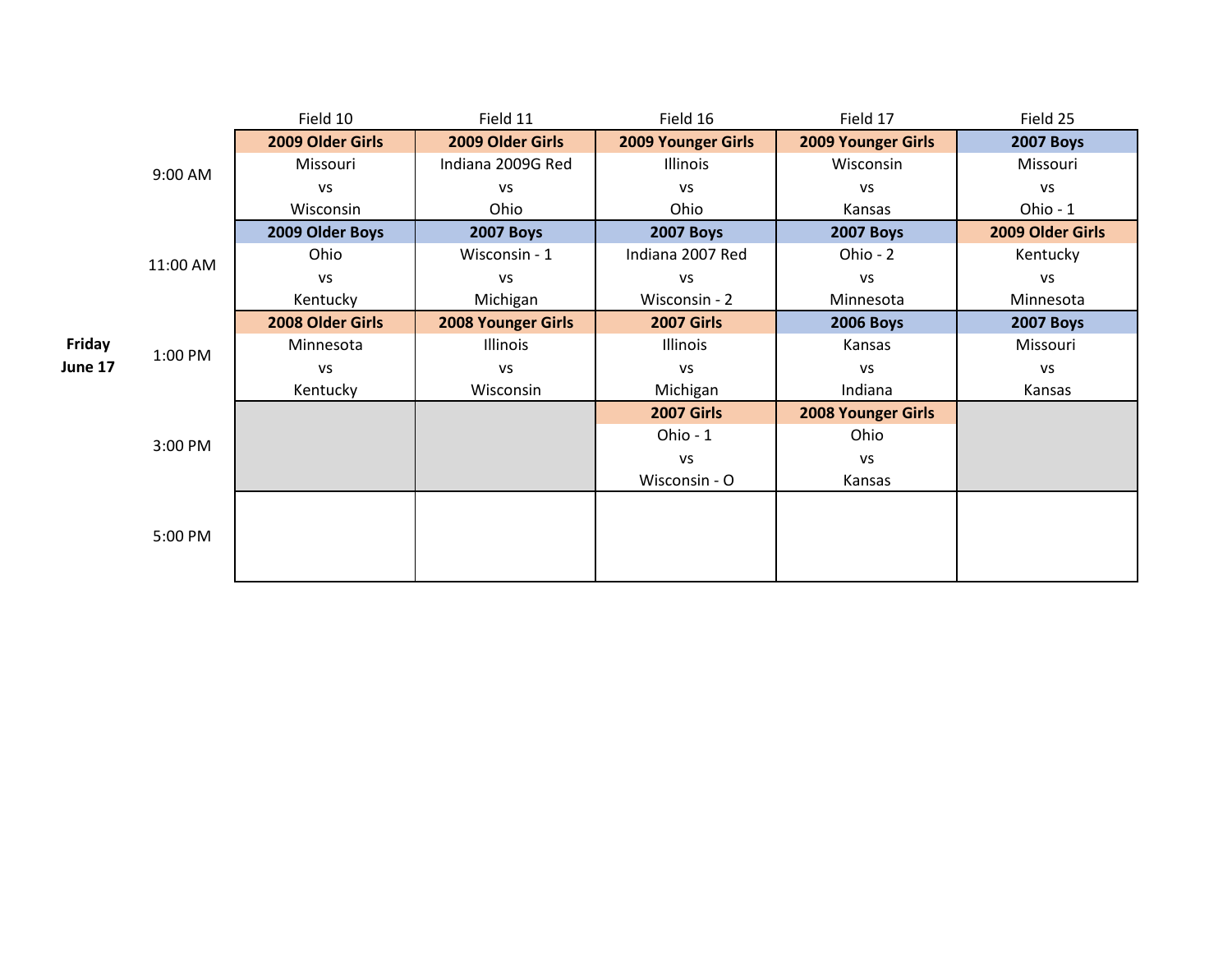|          | Time     | Field 21                  | Field 22           | Field 12                  | Field 13          | Field 14           | Field 15           |
|----------|----------|---------------------------|--------------------|---------------------------|-------------------|--------------------|--------------------|
|          |          | 2010 Older Boys           | 2010 Older Boys    | 2010 Older Boys           |                   | <b>2011 Girls</b>  | <b>2011 Girls</b>  |
|          | 9:00 AM  | Wisconsin                 | Missouri - 1       | Minnesota                 |                   | Illinois - 2       | Missouri - 1       |
|          |          | <b>VS</b>                 | <b>VS</b>          | <b>VS</b>                 |                   | vs                 | VS                 |
|          |          | Ohio                      | Illinois           | Kentucky                  |                   | Ohio - Y           | Ohio - O           |
|          |          | 2010 Younger Boys         | 2010 Younger Boys  | 2010 Younger Boys         | <b>2011 Girls</b> | 2010 Older Girls   | 2010 Older Girls   |
|          | 10:30 AM | Kentucky                  | Indiana 2010 Red   | Ohio                      | Missouri - 2      | Wisconsin          | Kansas             |
|          |          | <b>VS</b>                 | vs                 | <b>VS</b>                 | <b>VS</b>         | vs                 | vs                 |
|          |          | Kansas                    | Michigan           | Wisconsin                 | Indiana           | <b>Illinois</b>    | Missouri - 2       |
|          | 12:00 PM |                           | <b>2011 Boys</b>   | <b>2011 Boys</b>          | <b>2011 Girls</b> | 2010 Older Boys    | 2010 Older Girls   |
| Saturday |          |                           | Illinois - 2       | Indiana 2011 White        | Illinois - 1      | Indiana 2010 White | Indiana 2010 White |
| June 18  |          |                           | <b>VS</b>          | <b>VS</b>                 | <b>VS</b>         | <b>VS</b>          | VS                 |
|          |          |                           | Ohio - O           | Missouri                  | Ohio - O          | Missouri - 2       | Kentucky           |
|          |          | <b>2010 Younger Girls</b> | 2010 Younger Girls | <b>2010 Younger Girls</b> | 2010 Older Boys   | <b>2011 Boys</b>   | 2010 Older Girls   |
|          | 1:30 PM  | Wisconsin                 | Michigan           | Indiana 2010 Red          | Michigan          | Indiana 2011 Red   | Missouri - 1       |
|          |          | <b>VS</b>                 | <b>VS</b>          | <b>VS</b>                 | <b>VS</b>         | vs                 | vs                 |
|          |          | Kentucky                  | Ohio               | Illinois                  | Wisconsin         | Illinois -1        | Ohio               |
|          |          | <b>2011 Boys</b>          | 2010 Younger Boys  | 2010 Older Girls          | 2010 Older Girls  |                    |                    |
|          | 3:00 PM  | Ohio - Y                  | Illinois           | Michigan                  | Minnesota         |                    |                    |
|          |          | <b>VS</b>                 | vs                 | <b>VS</b>                 | <b>VS</b>         |                    |                    |
|          |          | Indiana 2011 White        | Kansas             | Wisconsin                 | Kansas            |                    |                    |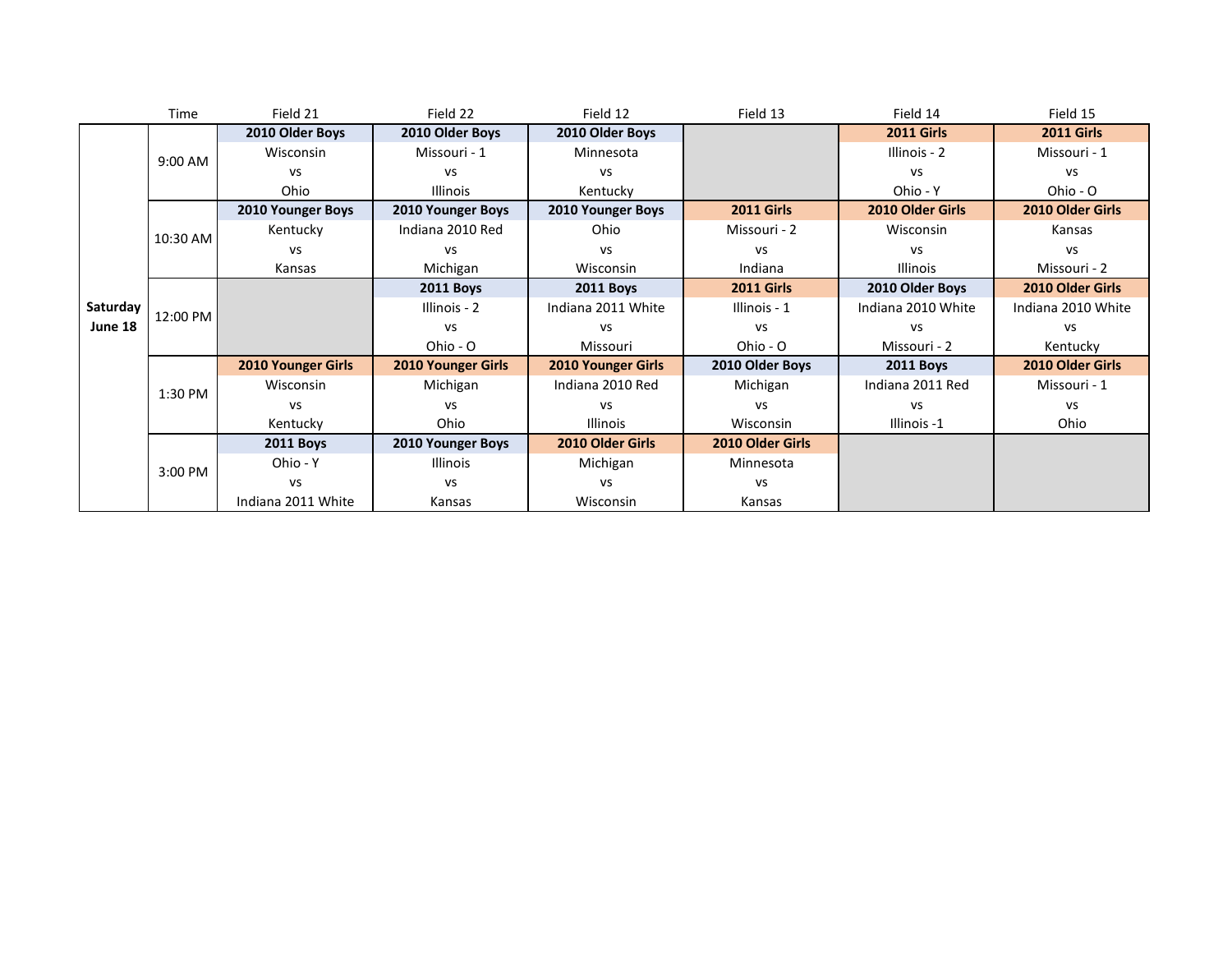|          | Time     | Field 1           | Field 2           | Field 3                  | Field 4           |
|----------|----------|-------------------|-------------------|--------------------------|-------------------|
|          |          | 2008 Older Boys   | 2008 Older Boys   | <b>2005 Boys</b>         | <b>2005 Boys</b>  |
|          | 9:00 AM  | Kansas            | Missouri          | Wisconsin - 2            | Ohio              |
|          |          | <b>VS</b>         | <b>VS</b>         | VS                       | <b>VS</b>         |
|          |          | Indiana 2008 Red  | Kentucky          | Minnesota                | Missouri - 2      |
|          |          | <b>2005 Girls</b> | <b>2005 Girls</b> | <b>2009 Younger Boys</b> | 2009 Younger Boys |
|          | 11:00 AM | Illinois          | Wisconsin - 1     | Wisconsin                | Indiana 2009 Red  |
|          |          | <b>VS</b>         | <b>VS</b>         | <b>VS</b>                | <b>VS</b>         |
|          |          | Michigan          | Ohio              | Illinois                 | Ohio              |
|          | 1:00 PM  | 2008 Older Boys   | 2008 Older Boys   | <b>2005 Boys</b>         | <b>2005 Boys</b>  |
| Saturday |          | Ohio              | Michigan          | Missouri - 1             | Wisconsin - 1     |
| June 18  |          | <b>VS</b>         | <b>VS</b>         | <b>VS</b>                | <b>VS</b>         |
|          |          | Illinois          | Wisconsin         | Illinois                 | Michigan          |
|          |          | 2009 Older Boys   | 2009 Older Boys   | <b>2006 Girls</b>        | <b>2006 Girls</b> |
|          | 3:00 PM  | Missouri          | Michigan          | Missouri                 | Michigan          |
|          |          | <b>VS</b>         | <b>VS</b>         | <b>VS</b>                | <b>VS</b>         |
|          |          | Illinois          | Wisconsin         | Illinois                 | Wisconsin - 1     |
|          |          |                   |                   |                          |                   |
|          | 5:00 PM  |                   |                   |                          |                   |
|          |          |                   |                   |                          |                   |
|          |          |                   |                   |                          |                   |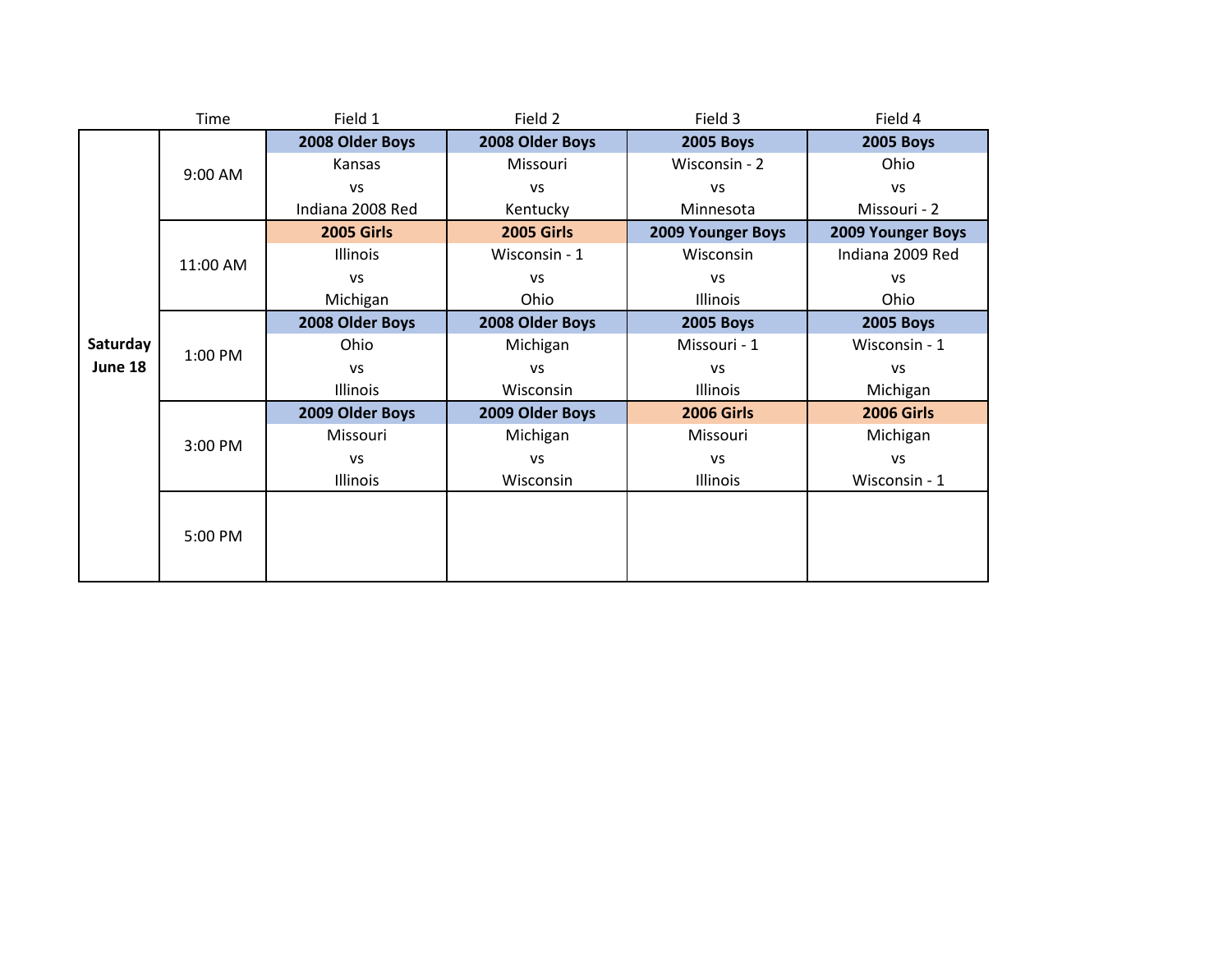|          |          | Field 5           | Field 6           | Field 7          | Field 8           | Field 9            |
|----------|----------|-------------------|-------------------|------------------|-------------------|--------------------|
|          |          | <b>2006 Boys</b>  | <b>2006 Boys</b>  | <b>2006 Boys</b> | <b>2006 Boys</b>  | 2009 Older Girls   |
|          | 9:00 AM  | Minnesota         | Illinois          | Missouri         | Indiana 05/06 Red | Wisconsin          |
|          |          | <b>VS</b>         | <b>VS</b>         | VS               | VS                | VS                 |
|          |          | Michigan          | Wisconsin - 1     | Kansas           | Ohio              | Illinois           |
|          |          | 2009 Older Girls  | <b>2006 Girls</b> | <b>2007 Boys</b> | <b>2007 Girls</b> | 2009 Older Boys    |
|          | 11:00 AM | Ohio              | Ohio              | Wisconsin - 2    | Indiana           | Kentucky           |
|          |          | <b>VS</b>         | <b>VS</b>         | VS               | <b>VS</b>         | <b>VS</b>          |
|          |          | Kentucky          | Wisconsin - 2     | Missouri         | Missouri          | Minnesota          |
|          | 1:00 PM  | 2008 Younger Boys | 2008 Younger Boys | 2008 Older Girls | 2008 Older Girls  | 2008 Older Girls   |
| Saturday |          | Minnesota         | Ohio              | Missouri         | Michigan          | Kentucky           |
| June 18  |          | <b>VS</b>         | <b>VS</b>         | VS               | <b>VS</b>         | <b>VS</b>          |
|          |          | Illinois          | Wisconsin         | Illinois         | Wisconsin         | Ohio               |
|          |          | <b>2006 Girls</b> |                   | <b>2007 Boys</b> | <b>2007 Girls</b> | 2009 Older Boys    |
|          | 3:00 PM  | Indiana 05/06 Red |                   | Ohio             | Wisconsin - Y     | Indiana 2009 White |
|          |          | <b>VS</b>         |                   | <b>VS</b>        | <b>VS</b>         | <b>VS</b>          |
|          |          | Minnesota         |                   | Wisconsin - 1    | Kansas            | Kentucky           |
|          |          |                   |                   |                  |                   |                    |
|          | 5:00 PM  |                   |                   |                  |                   |                    |
|          |          |                   |                   |                  |                   |                    |
|          |          |                   |                   |                  |                   |                    |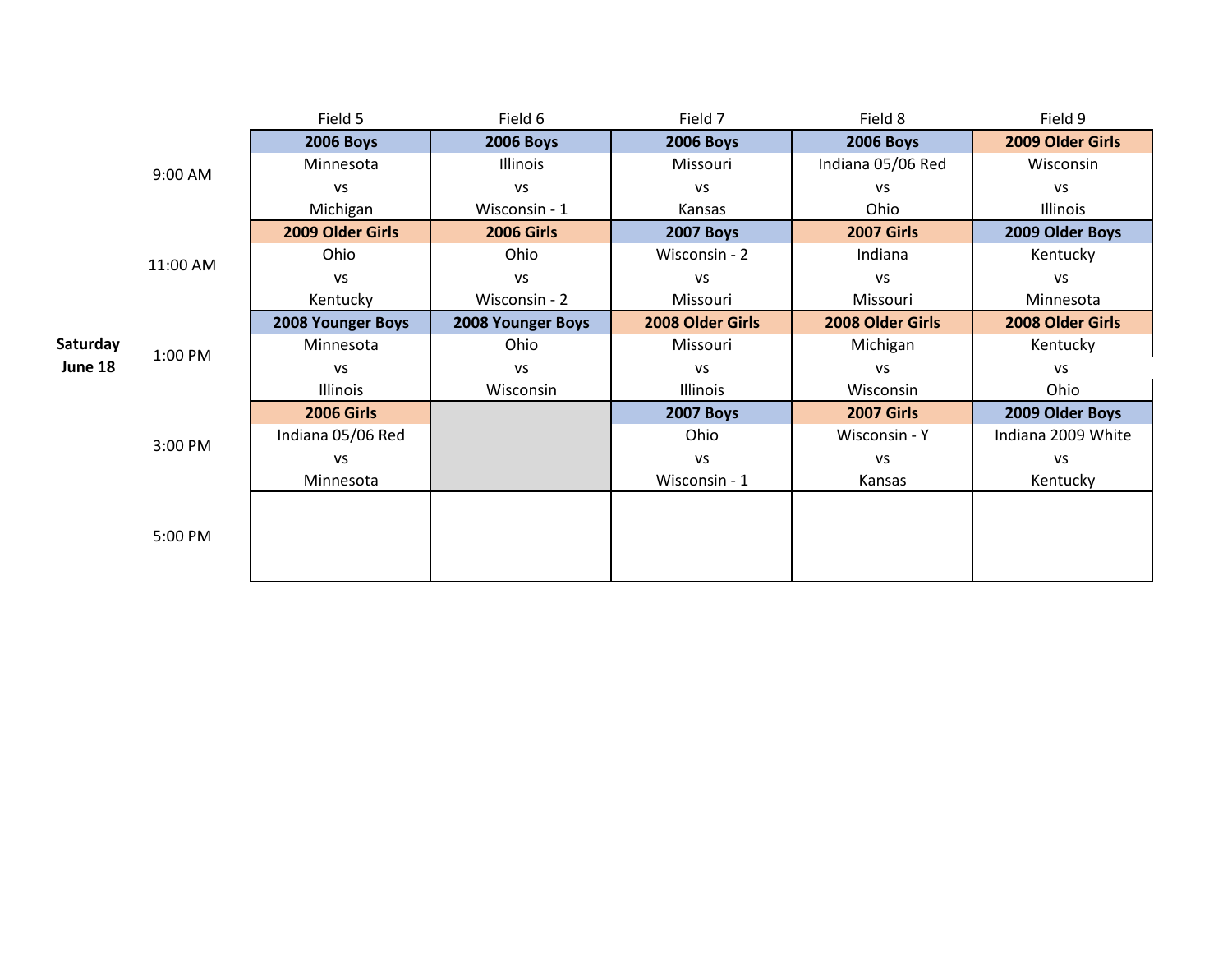|          |          | Field 10          | Field 11                  | Field 16                  | Field 17                  | Field 25          |
|----------|----------|-------------------|---------------------------|---------------------------|---------------------------|-------------------|
|          |          | 2009 Older Girls  | 2009 Older Girls          | <b>2009 Younger Girls</b> | <b>2009 Younger Girls</b> | <b>2007 Girls</b> |
|          | 9:00 AM  | Michigan          | Minnesota                 | Kansas                    | Ohio                      | Kansas            |
|          |          | VS                | VS                        | vs                        | <b>VS</b>                 | VS                |
|          |          | Missouri          | Indiana 2009G Red         | Illinois                  | Wisconsin                 | Ohio - 2          |
|          |          | 2009 Older Boys   | <b>2007 Boys</b>          | <b>2007 Boys</b>          | <b>2007 Boys</b>          | <b>2006 Girls</b> |
|          | 11:00 AM | Kansas            | Illinois                  | Indiana 2007 Red          | Kansas                    | Minnesota         |
|          |          | VS                | VS                        | VS                        | <b>VS</b>                 | VS                |
|          |          | Ohio              | Wisconsin - 1             | Minnesota                 | Ohio - 2                  | Kansas            |
|          | 1:00 PM  | 2008 Older Girls  | <b>2008 Younger Girls</b> | <b>2007 Girls</b>         | <b>2006 Boys</b>          |                   |
| Saturday |          | Indiana 2008G Red | Ohio                      | Wisconsin - O             | Wisconsin - 2             |                   |
| June 18  |          | VS                | VS                        | VS                        | <b>VS</b>                 |                   |
|          |          | Minnesota         | Wisconsin                 | Illinois                  | Kansas                    |                   |
|          |          | <b>2007 Boys</b>  |                           | <b>2007 Girls</b>         | <b>2008 Younger Girls</b> |                   |
|          | 3:00 PM  | Michigan          |                           | Michigan                  | Kansas                    |                   |
|          |          | VS                |                           | VS                        | VS                        |                   |
|          |          | Missouri          |                           | Ohio - 1                  | Illinois                  |                   |
|          |          |                   |                           |                           |                           |                   |
|          | 5:00 PM  |                   |                           |                           |                           |                   |
|          |          |                   |                           |                           |                           |                   |
|          |          |                   |                           |                           |                           |                   |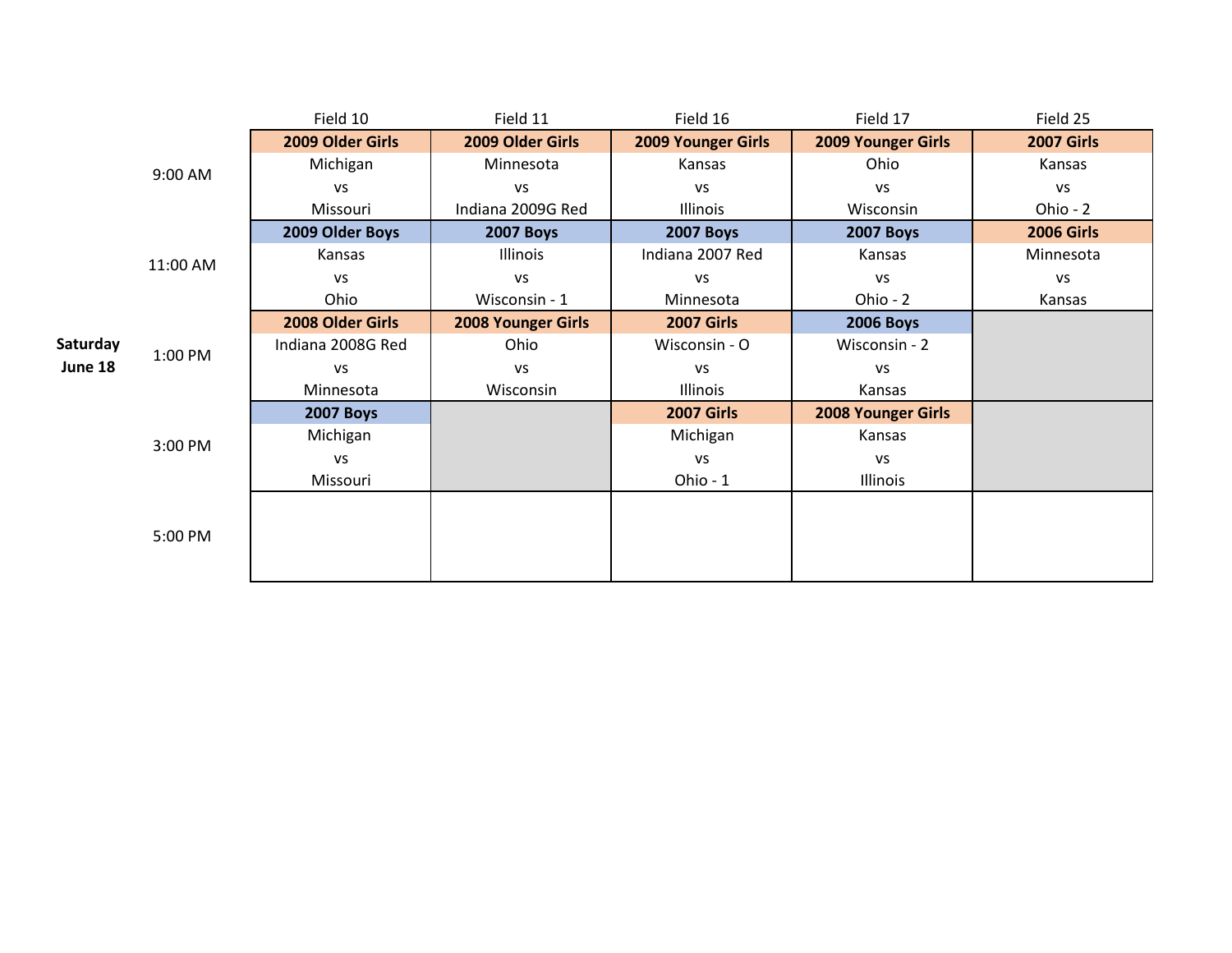|         | Time     | Field 21                  | Field 22                  | Field 12                  | Field 13           | Field 14          | Field 15           |
|---------|----------|---------------------------|---------------------------|---------------------------|--------------------|-------------------|--------------------|
|         |          | 2010 Older Boys           | 2010 Older Boys           |                           | 2010 Older Boys    | <b>2011 Girls</b> | <b>2011 Girls</b>  |
|         | 7:45 AM  | Michigan                  | <b>Wisconsin</b>          |                           | Kentucky           | Missouri - 1      | Indiana            |
|         |          | <b>VS</b>                 | <b>VS</b>                 |                           | <b>VS</b>          | vs                | <b>VS</b>          |
|         |          | Missouri - 1              | <b>Illinois</b>           |                           | Indiana 2010 White | Illinois - 2      | Illinois - 1       |
|         |          | <b>2010 Y Boys</b>        | <b>2011 Boys</b>          | <b>2010 Y Boys</b>        | <b>2011 Girls</b>  | 2010 Older Girls  | 2010 Older Girls   |
|         | 9:00 AM  | Illinois                  | Illinois - 1              | Ohio                      | Ohio - Y           | Ohio              | Wisconsin          |
|         |          | <b>VS</b>                 | <b>VS</b>                 | VS                        | VS                 | <b>VS</b>         | VS                 |
|         |          | Wisconsin                 | Ohio - O                  | Indiana 2010 Red          | Missouri - 2       | <b>Illinois</b>   | Missouri - 1       |
|         | 10:15 AM | <b>2011 Boys</b>          | 2010 Younger Boys         | <b>2011 Boys</b>          | <b>2011 Girls</b>  | 2010 Older Girls  | 2010 Older Girls   |
| Sunday  |          | Missouri                  | Michigan                  | Illinois - 2              | Ohio - O           | Kentucky          | Kansas             |
| June 19 |          |                           | <b>VS</b>                 | <b>VS</b>                 | <b>VS</b>          | VS                | <b>VS</b>          |
|         |          | Indiana 2011 Red          | Kansas                    | Ohio - Y                  | Illinois - 2       | Minnesota         | Indiana 2010 White |
|         |          | <b>2010 Younger Girls</b> | <b>2010 Younger Girls</b> | <b>2010 Younger Girls</b> | 2010 Older Boys    | 2010 Older Boys   |                    |
|         | 11:30 AM | Ohio                      | Michigan                  | <b>Illinois</b>           | Ohio               | Missouri - 2      |                    |
|         |          | <b>VS</b>                 | <b>VS</b>                 | <b>VS</b>                 | <b>VS</b>          | <b>VS</b>         |                    |
|         |          | Kentucky                  | Indiana 2010 Red          | Wisconsin                 | Michigan           | Minnesota         |                    |
|         |          | <b>2011 Boys</b>          | 2010 Younger Boys         | 2010 Older Girls          | 2010 Older Girls   |                   |                    |
|         | 12:45 PM | Indiana 2011 White        | Kentucky                  | Michigan                  | Missouri - 2       |                   |                    |
|         |          | <b>VS</b>                 | <b>VS</b>                 | <b>VS</b>                 | <b>VS</b>          |                   |                    |
|         |          | Ohio - O                  | Ohio                      | Ohio                      | Kentucky           |                   |                    |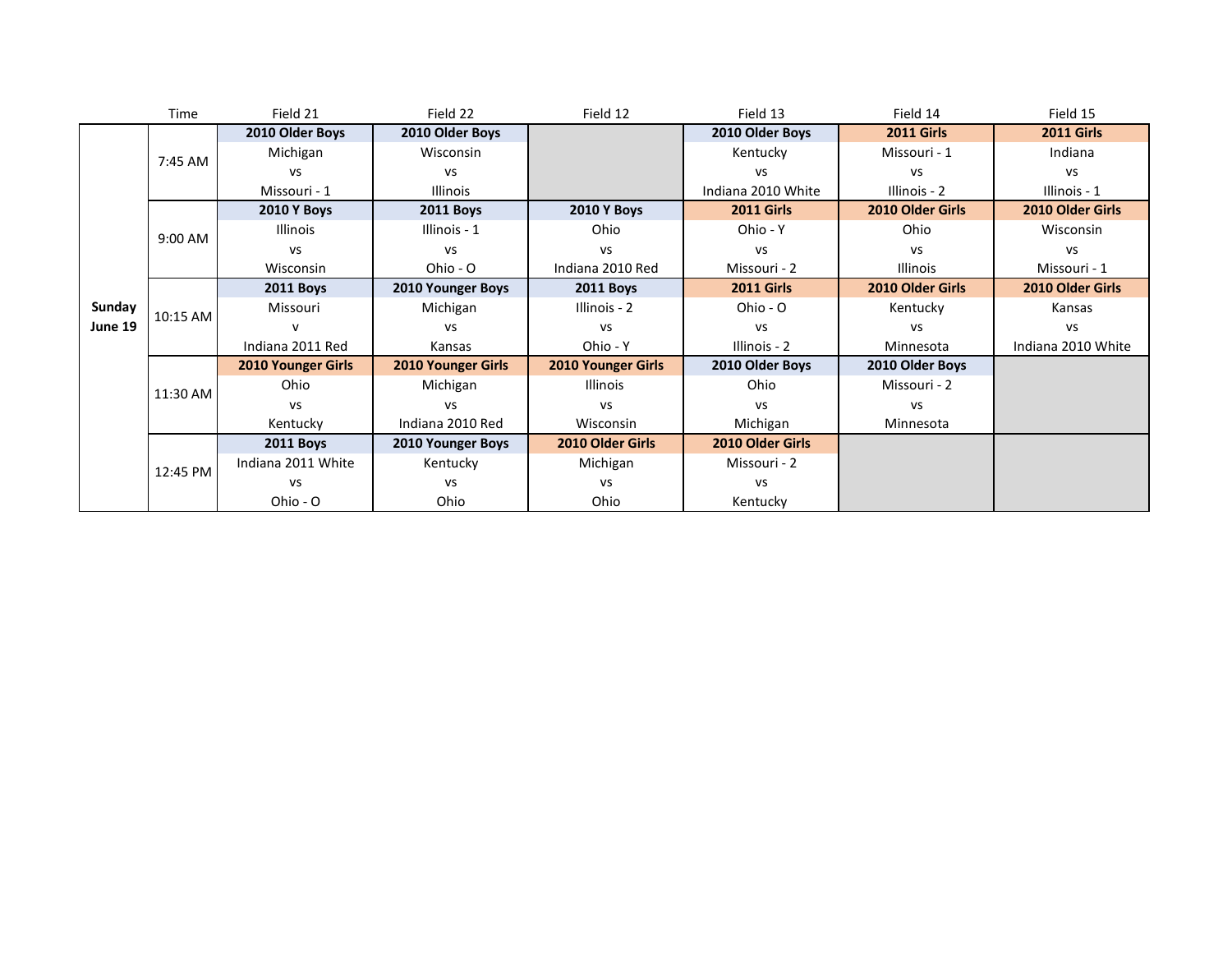|         | Time     | Field 1          | Field 2           | Field 3           | Field 4           |
|---------|----------|------------------|-------------------|-------------------|-------------------|
|         |          | 2008 Older Boys  | 2008 Older Boys   | <b>2005 Boys</b>  | <b>2005 Boys</b>  |
|         | 7:45 AM  | Missouri         | Kentucky          | Minnesota         | Wisconsin - 2     |
|         |          | <b>VS</b>        | <b>VS</b>         | <b>VS</b>         | <b>VS</b>         |
|         |          | Kansas           | Indiana 2008 Red  | Missouri - 2      | Ohio              |
|         |          | <b>2007 Boys</b> | <b>2005 Girls</b> | 2009 Younger Boys | 2009 Younger Boys |
|         | 9:30 AM  | Minnesota        | Illinois          | Wisconsin         | Ohio              |
|         |          | <b>VS</b>        | <b>VS</b>         | VS                | <b>VS</b>         |
|         |          | Kansas           | Wisconsin - 1     | Indiana 2009 Red  | Illinois          |
|         | 11:15 AM | 2008 Older Boys  | 2008 Older Boys   | <b>2005 Boys</b>  | <b>2005 Boys</b>  |
| Sunday  |          | Illinois         | Ohio              | <b>Illinois</b>   | Michigan          |
| June 19 |          | <b>VS</b>        | <b>VS</b>         | <b>VS</b>         | <b>VS</b>         |
|         |          | Wisconsin        | Michigan          | Wisconsin - 1     | Missouri - 1      |
|         |          | 2009 Older Boys  | 2009 Older Boys   | <b>2006 Girls</b> | <b>2006 Girls</b> |
|         | 1:00 PM  | Illinois         | Michigan          | Wisconsin - 1     | Missouri          |
|         |          | <b>VS</b>        | <b>VS</b>         | <b>VS</b>         | <b>VS</b>         |
|         |          | Wisconsin        | Missouri          | Illinois          | Michigan          |
|         |          |                  |                   |                   |                   |
|         |          |                  |                   |                   |                   |
|         |          |                  |                   |                   |                   |
|         |          |                  |                   |                   |                   |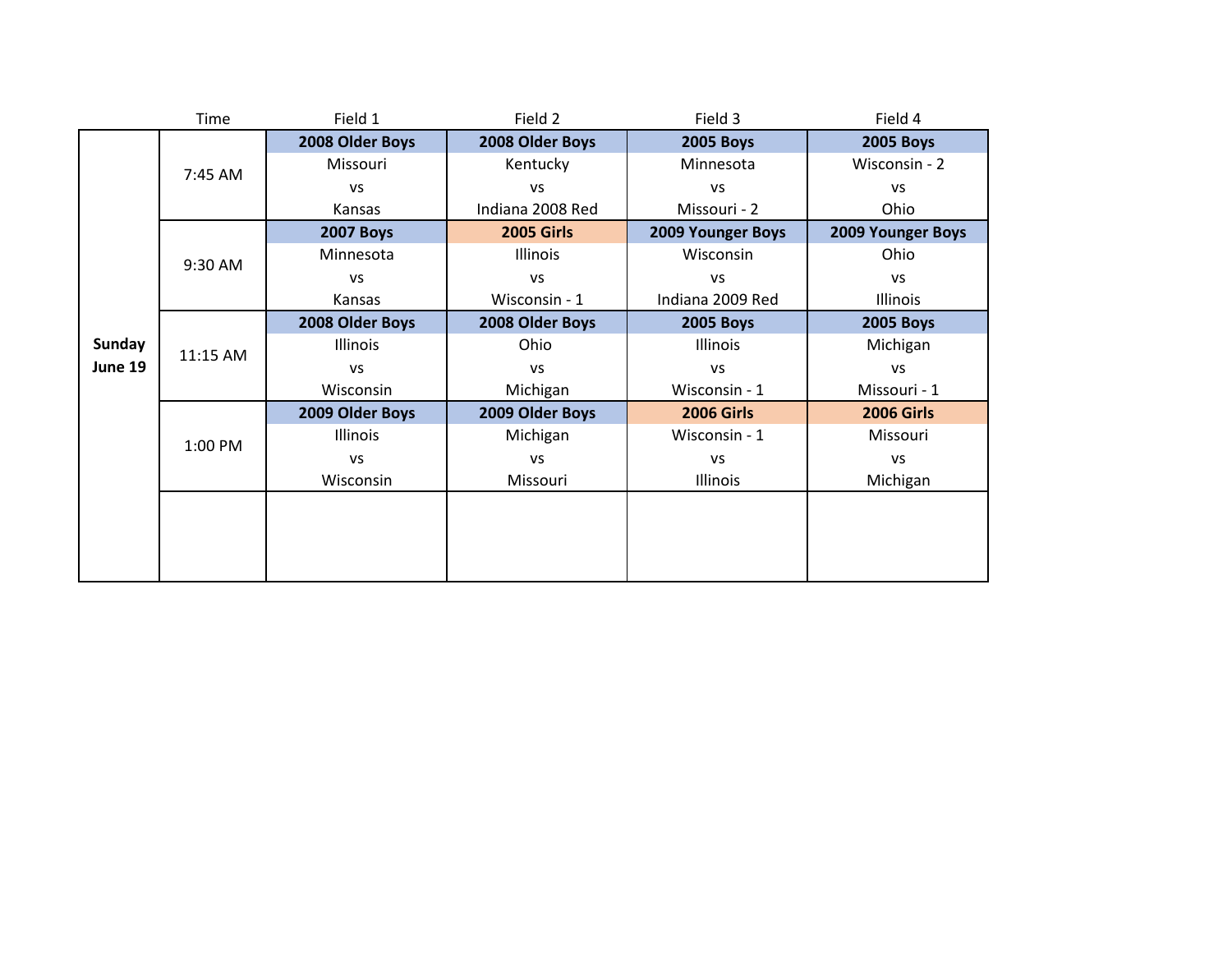|               |          | Field 5                   | Field 6           | Field 7           | Field 8           | Field 9            |
|---------------|----------|---------------------------|-------------------|-------------------|-------------------|--------------------|
|               |          | <b>2006 Boys</b>          | <b>2006 Boys</b>  | <b>2006 Boys</b>  | <b>2006 Boys</b>  | 2009 Older Girls   |
|               | 7:45 AM  | Illinois                  | Wisconsin - 1     | Kansas            | Missouri          | Wisconsin          |
|               |          | <b>VS</b>                 | VS                | <b>VS</b>         | VS                | <b>VS</b>          |
|               |          | Michigan                  | Minnesota         | Ohio              | Indiana 05/06 Red | Michigan           |
|               |          | <b>2008 Younger Girls</b> | <b>2006 Girls</b> | <b>2007 Girls</b> | <b>2005 Girls</b> | 2009 Older Boys    |
|               | 9:30 AM  | Wisconsin                 | Minnesota         | Wisconsin - Y     | Ohio              | Ohio               |
|               |          | <b>VS</b>                 | VS                | <b>VS</b>         | VS                | <b>VS</b>          |
|               |          | Kansas                    | Ohio              | Ohio - 2          | Michigan          | Minnesota          |
|               |          | 2008 Younger Boys         | 2008 Younger Boys | 2008 Older Girls  | 2008 Older Girls  | 2008 Older Girls   |
| <b>Sunday</b> | 11:15 AM | Illinois                  | Wisconsin         | Illinois          | Wisconsin         | Minnesota          |
| June 19       |          | <b>VS</b>                 | VS                | VS                | VS                | <b>VS</b>          |
|               |          | Ohio                      | Minnesota         | Michigan          | Missouri          | Ohio               |
|               |          | <b>2006 Girls</b>         |                   | <b>2007 Boys</b>  | <b>2007 Girls</b> | 2009 Older Boys    |
|               | 1:00 PM  | Indiana 05/06 Red         |                   | Ohio - 1          | Indiana           | Indiana 2009 White |
|               |          | <b>VS</b>                 |                   | <b>VS</b>         | VS                | <b>VS</b>          |
|               |          | Wisconsin - 2             |                   | Illinois          | Ohio - 2          | Ohio               |
|               |          |                           |                   |                   |                   |                    |
|               |          |                           |                   |                   |                   |                    |
|               |          |                           |                   |                   |                   |                    |
|               |          |                           |                   |                   |                   |                    |